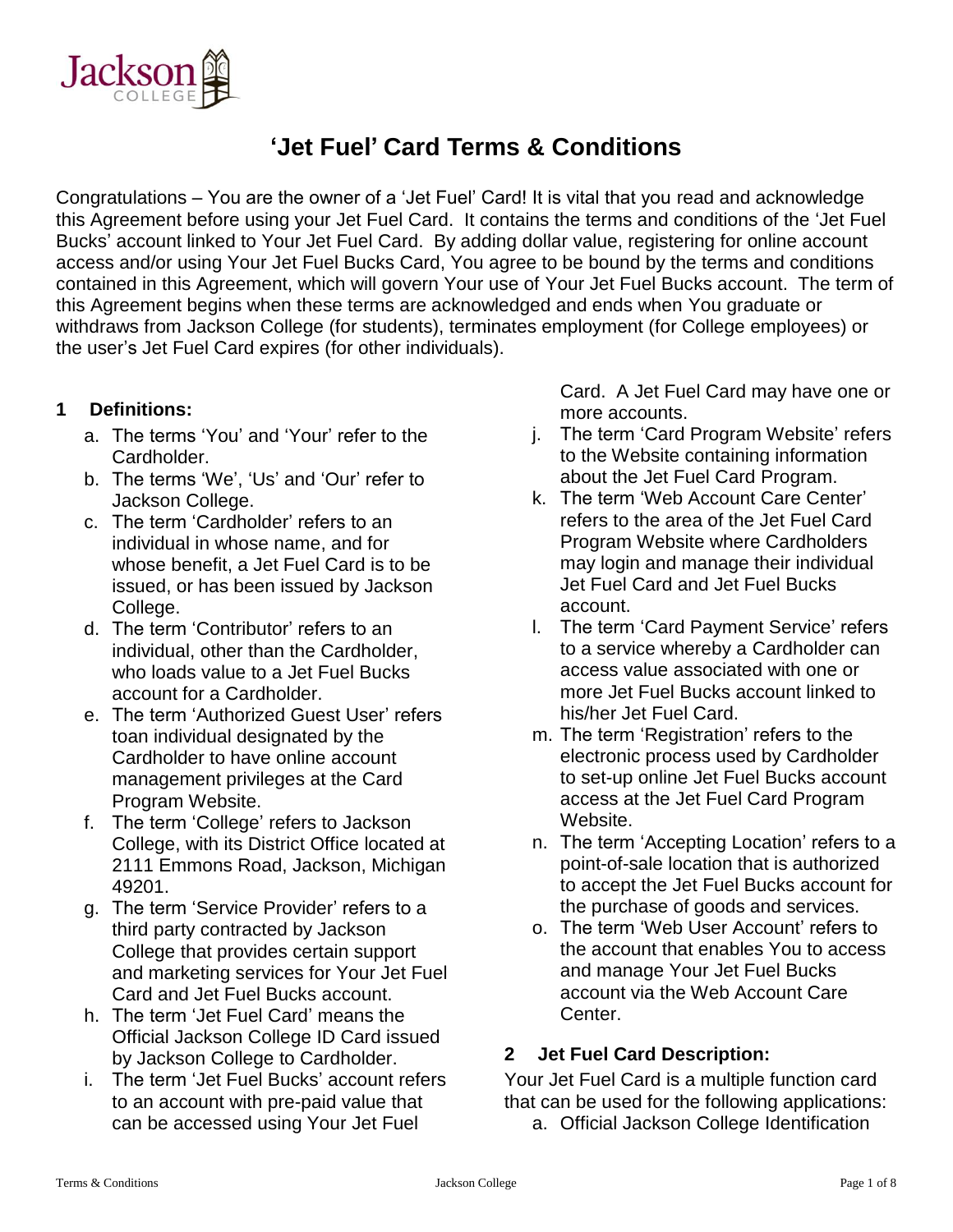

b. Access device for board plan (i.e., meal) accounts.

Access device for one or more pre-paid Jet Fuel Bucks accounts.

Room access (for residence students). Additional uses will be added in the future to include use at the College Bookstore, library checkouts, etc. You will be notified of these additional provisions as they occur.

#### **3 Eligibility for Use:**

- a. At present, you are an authorized member of Jackson College and are therefore eligible to use the Jet Fuel Card.
- b. The following data elements are associated with your account on file with Jackson College: First Name, Last Name, Date of Birth
- c. You must be at least sixteen 16 years of age to use the Jet Fuel Card, if you are under 18, Your parent or legal guardian is responsible for reviewing and acknowledging these terms and conditions on your behalf.
- d. You agree that You have read and understood this Agreement, and that You will be bound by and will comply with all of its terms and conditions.

If You do not agree with all of these statements, You cannot activate and/or use the Jet Fuel Bucks Account, nor the Jet Fuel Card.

#### **4 Jet Fuel Servicing Contact Information:**

If You have questions regarding Your Jet Fuel Card or Jet Fuel Bucks account You may call 888-886-2407 or, email [JetFuelCardHelp@jccmi.edu.](mailto:JetFuelCardHelp@jccmi.edu) You may also get support by visiting Our Website at [www.JetFuelCard.com.](http://www.jetfuelcard.com/)

## **5 Card Accounts**

Your Jet Fuel Card can be used to access value in Pre-Paid Accounts. There is no credit card, credit account or deposit account associated with the Jet Fuel Card. Jet Fuel Bucks account funds are aggregated in a bank account maintained by the College. Your Cardholder, Card and Account information are kept on computer systems maintained by the College and Service Providers contracted by the College. You agree to and, thereby give the College permission to share your personal information with Card Service Providers to enable them to perform data processing required to provide these and other Card related services.

Jackson College is not acting as a trustee, fiduciary or escrow with respect to value in Jet Fuel Bucks accounts, but is acting only as an agent and custodian. No interest, dividends or other earnings or return will be paid on any value loaded in Accounts. Value associated with individual Cardholder Accounts is not insured by the Federal Deposit Insurance Corporation (FDIC).

#### **6 Registration:**

You can register for online account access to Your Jet Fuel Bucks account at the Web Account Care Center. In order to register Your Jet Fuel Bucks account You must validate personal information, provide information from Your Jet Fuel Card, agree to these Jet Fuel Bucks account Terms & Conditions, and create a Web User Account including a login and password.

You agree to provide true, accurate and complete registration information and to maintain and promptly update Your information as applicable. You agree not to impersonate any other person or use a name that You are not authorized to use. If any information You provide is untrue, inaccurate, not current, or incomplete, without limiting other remedies, Jackson College has the right to terminate Your use of the Service and Jackson College, its agents, suppliers, and subcontractors have the right to recover from You any costs or losses incurred as a direct or indirect result of the inaccurate or incomplete information.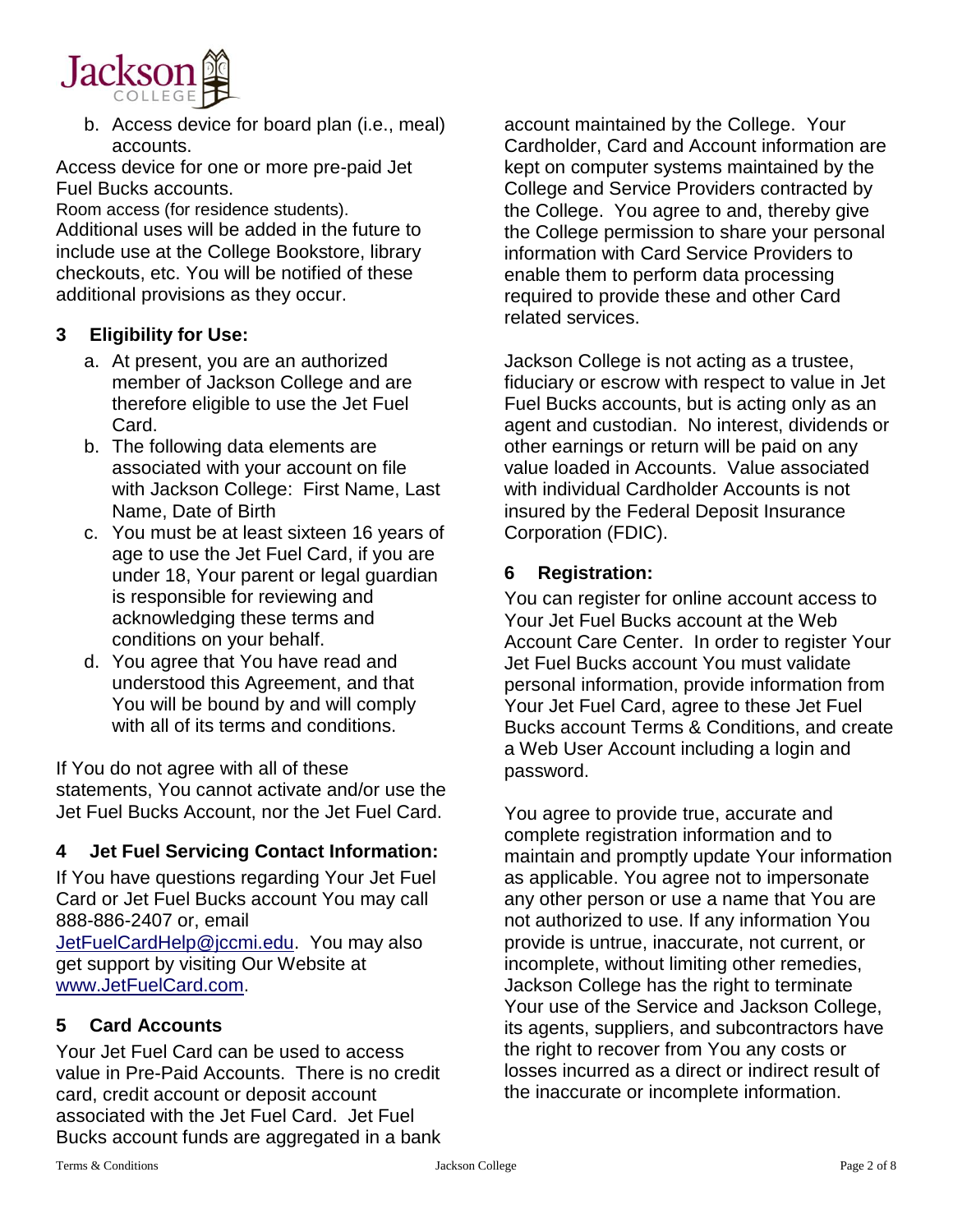

## **7 Password & Security:**

You should not reveal Your account login information or password(s) to anyone else. You must safeguard and protect the confidentiality of Your password to keep Your Jet Fuel Bucks account secure. You alone are responsible and liable for all instructions received at the Jet Fuel Card Program Website that are accompanied by Your password, regardless of whether those instructions actually come from You. Jackson College is not responsible for losses incurred by the Cardholders as the result of their misuse of passwords.

#### **8 Unauthorized Use:**

If You use, or attempt to use Your Jet Fuel Card or the Card Payment Service for purposes other than permitted uses (e.g.,. making payments, managing Your accounts), including but not limited to tampering, hacking, modifying or otherwise corrupting the security or functionality of the Service, Your Jet Fuel Bucks account will be terminated and You will be subject to damages and other penalties, including criminal prosecution where available.

#### **9 Electronic Statements and Communications:**

To the fullest extent, permitted by applicable law, this Agreement and any other agreements, notices or other communications regarding Your Jet Fuel Bucks account and/or Your use of the associated Service ("Communications"), may be provided to You electronically. You agree to receive all Communications from Jackson College in electronic form. Electronic Communications may be posted on the pages within the Jet Fuel Card Program Website and/or delivered to Your e-mail address. All Communications will be considered to be in "writing," and to have been received no later than five (5) business days after posting or dissemination, whether or not You have received or retrieved the Communication. Jackson College reserves the right but assumes no obligation to provide Communications in paper format. Your consent

to receive Communications electronically is valid until You revoke Your consent by notifying Jackson College in writing at the address in the Contact Section of these Terms & Conditions. If You revoke Your consent to receive Communications electronically, Jackson College will terminate Your right to use the Jet Fuel Bucks account.

You agree to inspect Your electronic statements regularly and to notify us of any erroneous, improper or unauthorized transactions. If Your electronic statement indicates transactions that You did not make, you agree to notify us immediately using the information of the Contact section of this agreement.

#### **10 Correct Email and Mailing Address**

You agree and warrant that You have access to the Internet and to a current functional personal email address. You have the sole responsibility for providing Jackson College with a correct and operational email address. Jackson College will not be liable for any undelivered email communications or any costs You incur for associated with maintaining Internet access and an email account. You must promptly notify Jackson College of any change in Your email address.

If your mail or postal address changes, you must access the Web Account Care Center immediately and change your address.

## **11 Using the Jet Fuel Bucks Account:**

You may use the Jet Fuel Card for the following purposes:

- a. Pay for goods and services at accepting locations on and around the College's Central Campus;
- b. Obtain balances and review transaction activity online;
- c. Access telephone customer support; and
- d. Add value to Jet Fuel Bucks account using a check, credit card or debit card.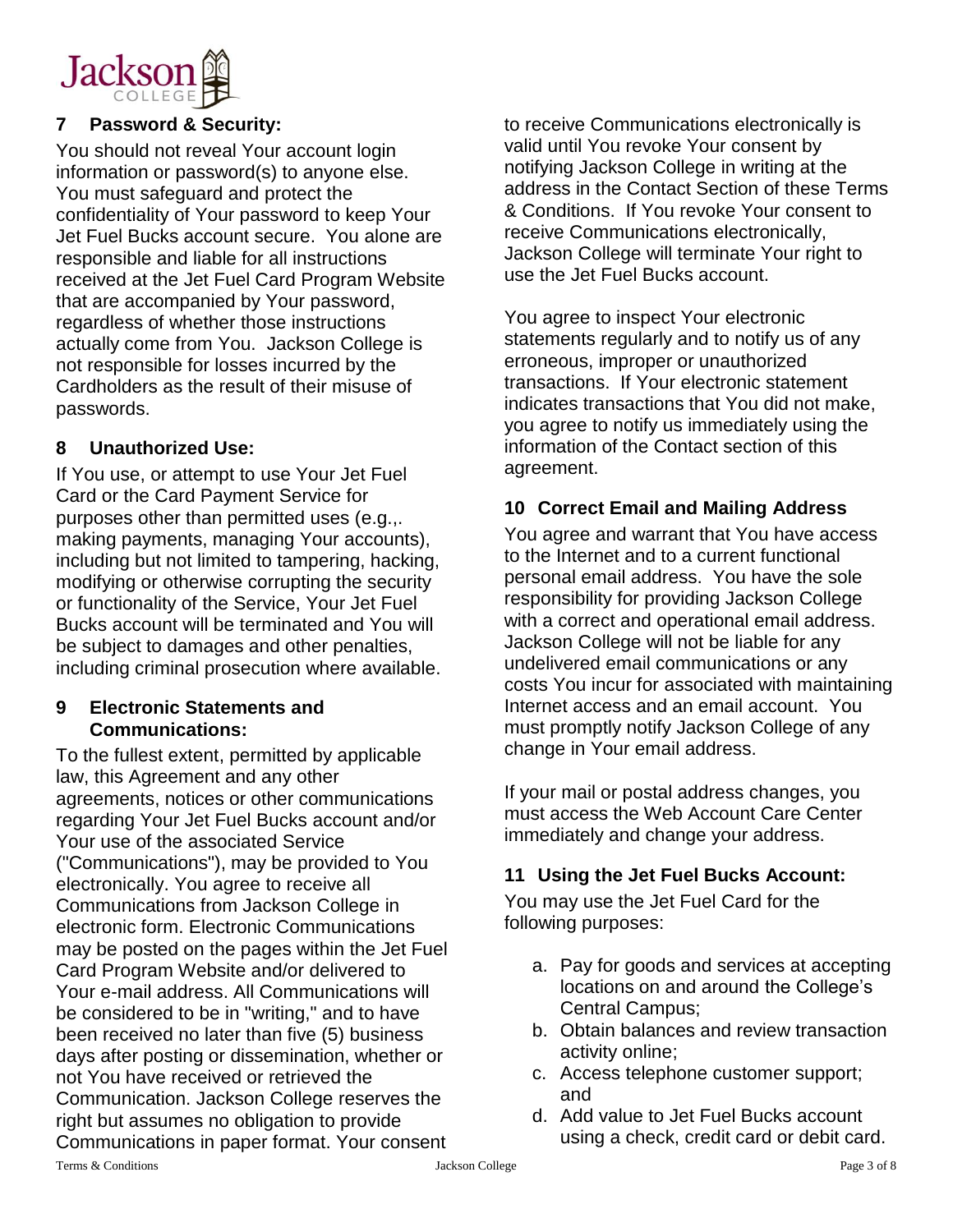

## *11.1 Multiple Accounts:*

Your Jet Fuel Card may be associated with multiple Accounts. Each Account has its own policies and rules pertaining to acceptance, online account access and funds loading. The College reserves the right to restrict the use of Accounts to certain qualifying locations. When authorizing a Jet Fuel Card purchase We will search for funds across all of Your eligible Accounts in a specific order consistent with Our acceptance policies. You agree that We may use value from more than one account to complete a single purchase.

#### *11.2 Jet Fuel Bucks Account Spending and-Value Add Limits:*

| <b>Account Rule</b>  | Limit  |
|----------------------|--------|
| Daily Spend Limit    | \$750  |
| Daily Self-Service   | \$20   |
| <b>Spend Limit</b>   |        |
| Minimum Value        | \$1.00 |
| Add                  |        |
| <b>Maximum Value</b> | \$3,00 |
| Add                  | ი      |
| Minimum              | \$0.01 |
| Transaction          |        |
| Amount               |        |
| Maximum              | \$750  |
| Transaction          |        |
| Amount               |        |
| Accepting            | All    |
| Locations            |        |

#### **12 Adding Value to Jet Fuel Bucks Accounts:**

You, Contributors and Authorized Guest Users may add value to select Jet Fuel Bucks Accounts at the Web Account Care Center, subject to the limitations provided herein.

The College reserves the right to accept or reject any request to add additional value to Jet Fuel Bucks Accounts, in Our sole discretion. If any transfer of value to a Jet Fuel Bucks account becomes subject to any stop payment

order or chargeback after value has been credited to the Jet Fuel Bucks account, We will be entitled to recover the full amount of the stopped or charged-back payment plus any applicable fees by deducting an equivalent amount from the Jet Fuel Bucks account.

#### *12.1 Value Availability:*

Credit Card, Debit Card, Check and Cash Payments will be made available to the Cardholder on the same business day as the payment is received.

#### *12.2 Quick Re-Value*

Contributors (i.e. parents, family, friends) can add value to Your Jet Fuel Bucks account via the Jet Fuel Card Program Website without logging-in to Your account by entering unique personal information, then following prompts on the web site. You acknowledge and agree that Contributors may add value in this manner.

## *12.3 Saved Payment Methods*

You and Authorized Guest Users may save payment methods on file for convenient future use. If a saved Payment Method is determined to be invalid for any reason We will notify You and ask that You update the payment method information. We reserve the right to remove invalid or expired cards from Your account at Our discretion. You or Authorized Guest Users may edit saved payment methods at any time at the Web Account Care Center.

## *12.4 Automatic Recurring Payments:*

You and Authorized Guest Users may provide instructions to automatically add value to Your Jet Fuel Bucks account on a recurring basis using a payment method saved on file. You or Authorized Guest Users may edit or delete these instructions at any time at the Web Account Care Center.

#### **13 Making Purchases with Jet Fuel Bucks:**

You must have sufficient value available in Your Jet Fuel Bucks account to pay for each transaction. Each time You use Your Jet Fuel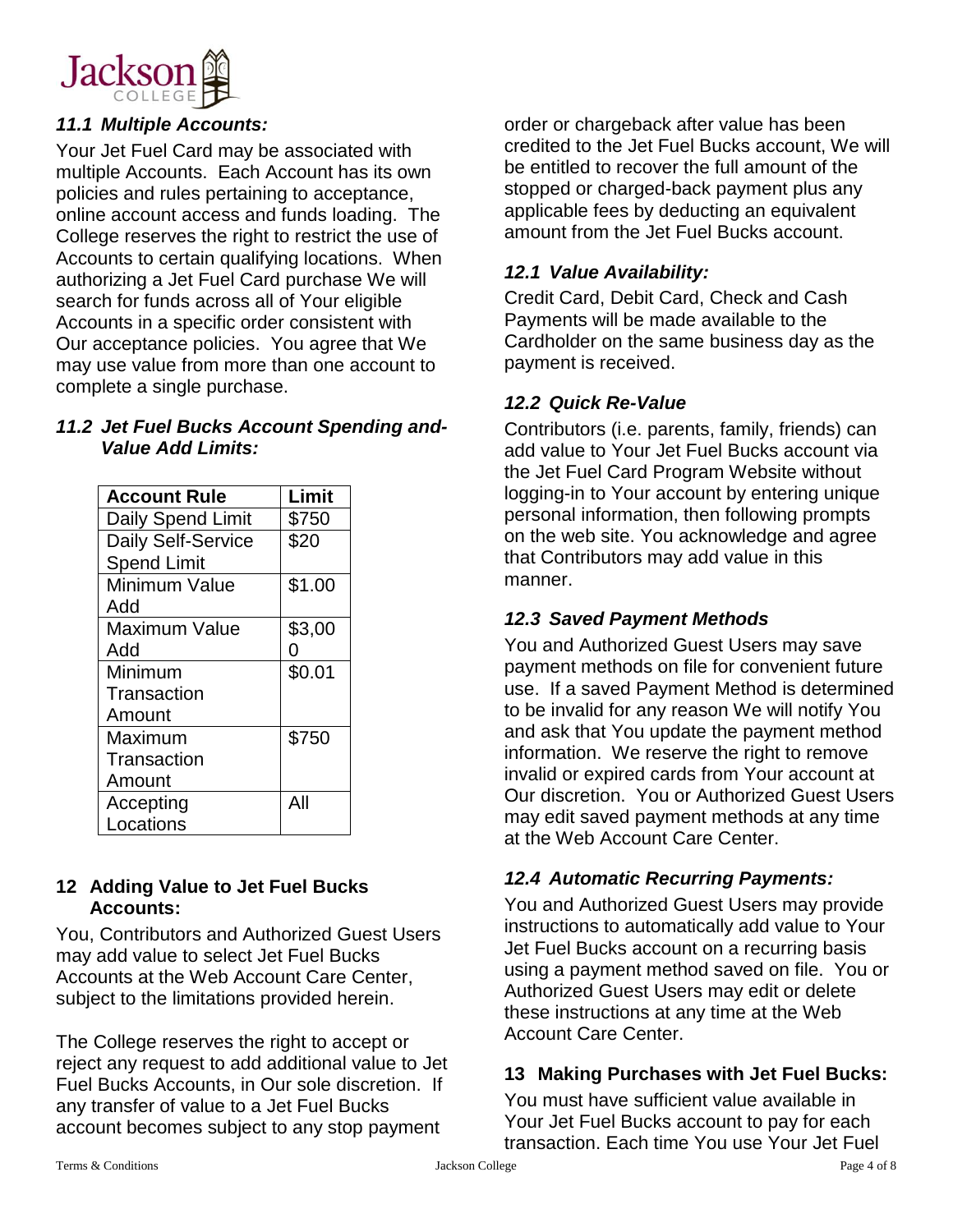

Bucks account, the amount of the transaction will be debited from the Account. You are not permitted to spend more value than You have on any given Account. Should your purchase amount exceed the remaining balance in your Jet Fuel Bucks account, you are responsible for providing a secondary form of payment to complete the transaction.

#### **14 Jet Fuel Bucks Receipts:**

You agree to sign a receipt for any transaction made with Your Jet Fuel Bucks account where requested by the accepting location. You may not receive a receipt at dining halls and certain self-service locations such as vending, laundry and copy machines.

#### **15 Overdrafts & Negative Accounts:**

If an Accepting Location attempts to process a transaction for more than the value available in Your eligible Jet Fuel Bucks account, the transaction will be declined. For self-service transactions, such as at a appropriately equipped vending machine, your account must have a balance at least as high as the highest priced item available for sale at the self-service location. Your account will be charged only the amount of the purchase actually selected; however your transaction history may temporarily show the transaction at the higher amount. If, for any reason, a transaction is processed for more than the value in the Jet Fuel Bucks account, You are liable for that entire amount and agree to pay any overdraft immediately on demand. We reserve the right to (i) automatically debit such overdrafts from any available value present now or in the future on this Jet Fuel Bucks account or any other Jet Fuel Bucks Accounts or Payment Methods You have on file at Jackson College, (ii) suspend Your Jet Fuel Bucks account until payment on negative account is made in whole All financial obligations for tuition, room, board, fees and other costs and charges of a student to all departments or enterprises of the College must be satisfied in full before the student will be permitted to receive transcripts, to receive a

diploma, or register for or enter classes in any succeeding term.

If any funds to which You are not legally entitled are credited to Your Account by mistake or otherwise, You agree that such amounts are debts owing from You to the College and You authorize Us to deduct such amounts from Your Account to the extent permitted by law. You authorize Us to take this action without Notice or demand to You.

## **16 Loyalty and Discount Programs:**

From time to time, the College may, at its sole discretion, offer loyalty and discount programs that allow You to accumulate and receive benefits, awards and discounts from accepting locations. You agree that Your Jet Fuel Bucks account use with individual locations may be tracked and recorded by us so that You may participate and benefit from these programs.

#### **17 Lost or Stolen Jet Fuel Cards:**

You agree to notify us immediately if (i) Your Jet Fuel Card has been lost or stolen or, (ii) You believe someone has made a purchase using Your Jet Fuel Bucks account without Your permission. You may be responsible for the unauthorized use of the Jet Fuel Bucks account if You fail to notify the College that the Jet Fuel Card has been lost or stolen, You can suspend Your Jet Fuel Bucks account at the Web Account Care Center or by calling us at 888-886-2407 or by contacting Jackson College Security Department, located in the Jets Hangar located on the College's Central Campus, near Campus View Housing #2. When Your Jet Fuel Card has been reported lost or stolen, We will suspend the Jet Fuel Bucks account to prevent unauthorized use. You may also request a replacement card. There is a card replacement card fee of \$15.

## *17.1 Re-Activating Jet Fuel Bucks Account:*

If You find Your Jet Fuel Card after it has been reported lost, You may re-activate the Jet Fuel Bucks account if (i) the re-activate request is received within two days of the card being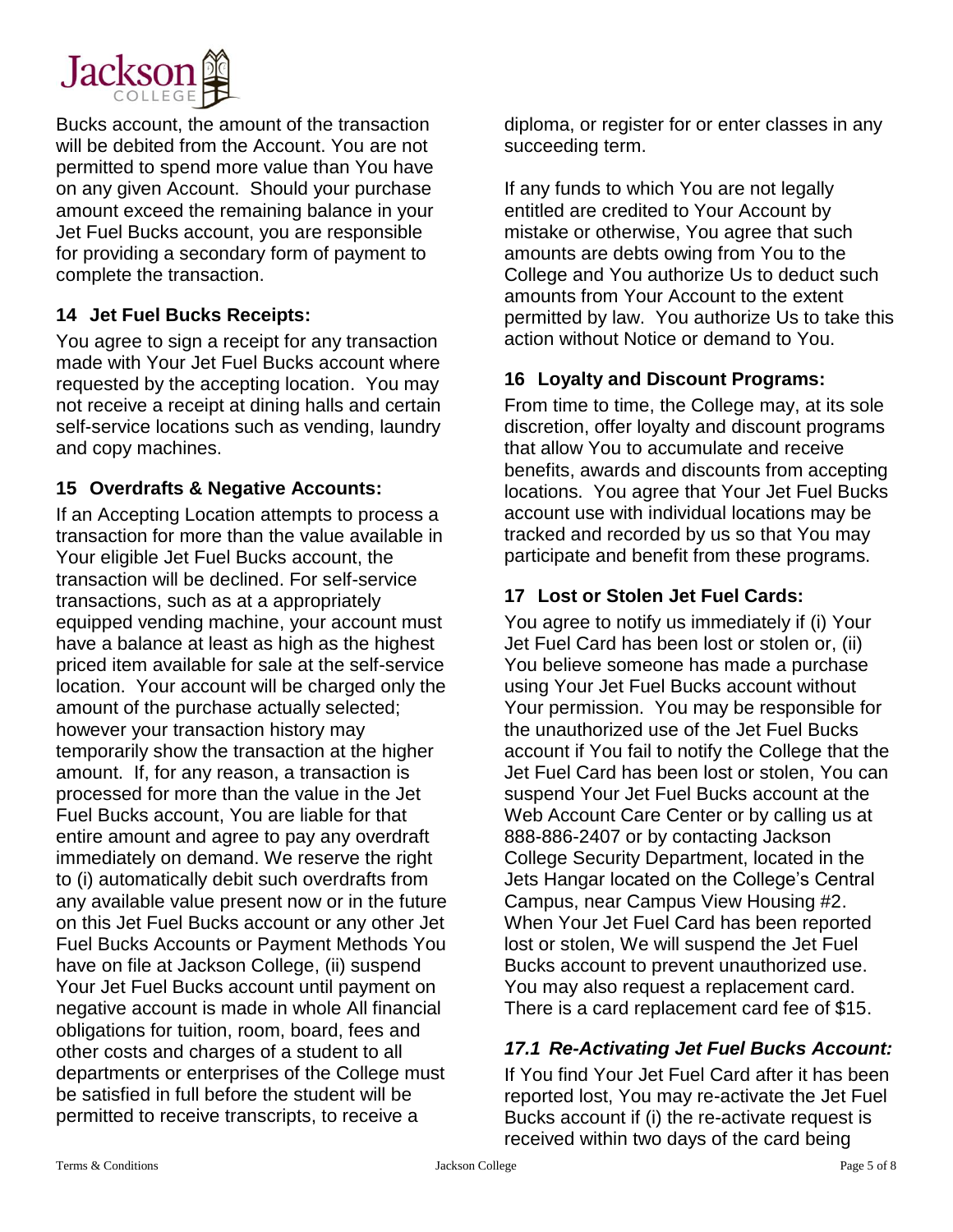

suspended and (ii) a new card has not been issued. You can re-activate Your Jet Fuel Bucks account at the Web Account Care Center.

#### **18 Disputes/Returns:**

You agree to work to resolve all disputes about purchases made using the Jet Fuel Bucks account with the merchant or location that accepted the Jet Fuel Card.If You are entitled to a refund for any reason for goods or services obtained with the Jet Fuel Bucks account, You agree to accept credits to the Jet Fuel Bucks account in place of cash.

#### **19 Error Resolution:**

If You think Your statement or receipt is wrong or if You need more information about a transaction listed on Your statement or receipt, please contact us as soon as possible using the information in the Contact section of this agreement.

The College must be notified by You no later than 60 days after We made available the First electronic statement on which the problem or error appeared. When calling or notifying us You must minimally:

- a. Include the account holder name and account number;
- b. Describe the transaction in question and explain as clearly as possible the discrepancy; and
- c. Indicate the dollar amount of the transaction.

If You make an oral request, the College may require You to send the question in writing within 10 business days.

We will make best efforts to complete Our investigation within 10 business days after We hear from You and will correct any error promptly. However, We may take up to 45 days to investigate the discrepancy. If We take more than 10 days to investigate a problem, We will re-credit the account holder's account

within 10 business days for the amount of the If the account holder is asked to put the discrepancy in writing and We do not receive it within 10 business days, We may not re-credit the account.

If the College decides that there was no error, We will send You a written explanation within three business days after We finish Our investigation. You may ask for copies of the documents used in the investigation.

## **20 Account Refunds:**

Eligible refunds are processed upon request and will be completed within 4-6 weeks of a written request. Refund requests must be submitted in writing to:

The Jackson College Business Office, 2111 Emmons Road, Jackson, Michigan 49201

- 1. Refund To You:
	- a. You may request a refund of your Jet Fuel Bucks account balance when you graduate, withdraw or leave Jackson College. Proof of withdrawal or dismissal is required.
	- b. Refund requests from College employees are accepted at any time but limited to a total of 4 refunds per year.
	- c. Refunds are processed when:
		- i. The accounts balance is \$15.01 or more AND
		- ii. A written refund request is submitted
	- d. A \$15.00 refund service fee will be deducted from the refund.
	- e. No refunds will be issued for amounts less than \$15.
	- f. No refund will be issued within the first 30 days of the semester. The college financial director may override the hold if no financial aid was used.
	- g. Refund Methods:
		- i. Checks: Refund checks will be mailed to Your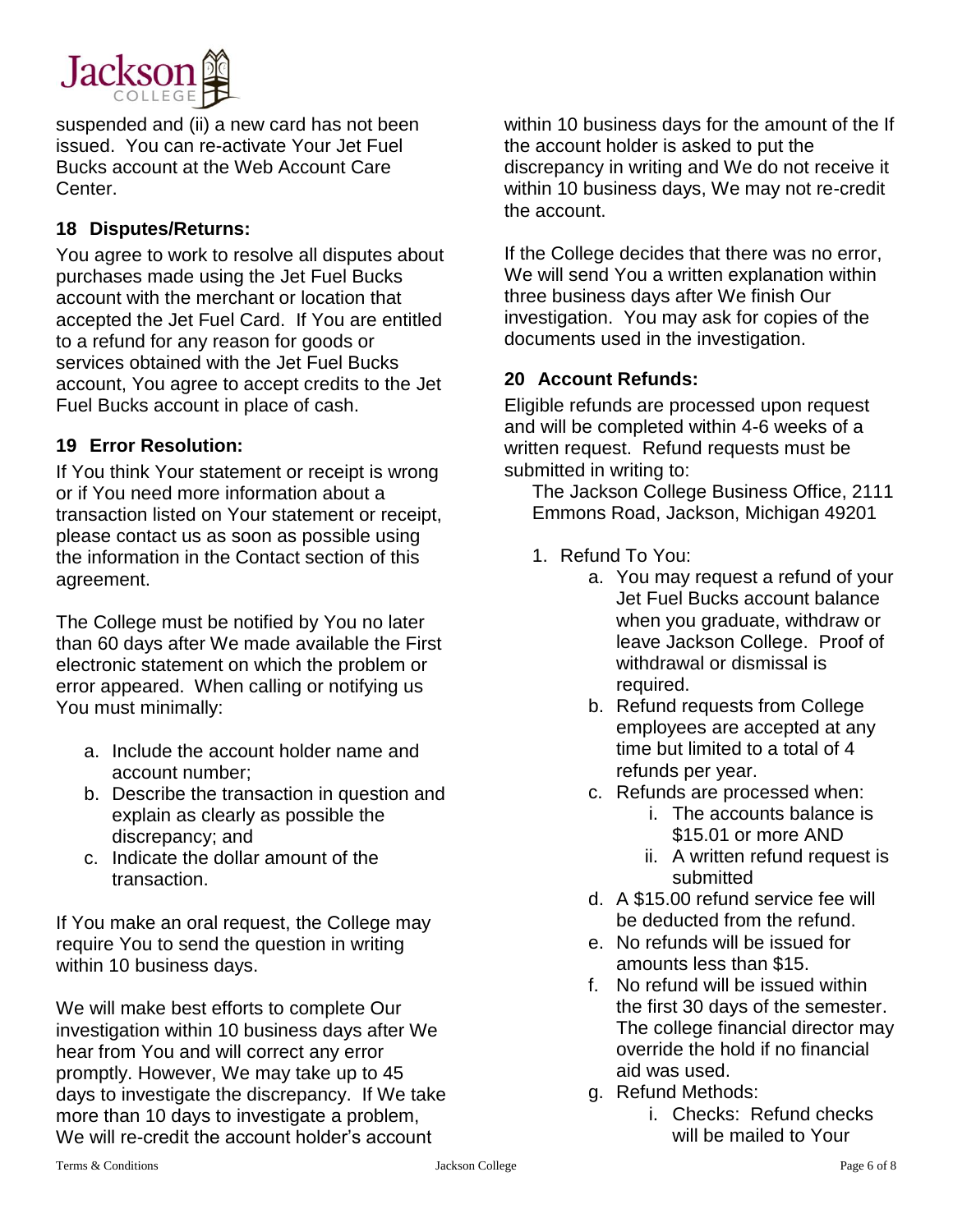

mailing address on file unless a specific address is provided with the refund request. (Note: We are not responsible for lost or misdirected mail, or for Your failure to notify Us of a change of address, or for Your failure to arrange mail forwarding with the United States Postal Service);

- ii. Automated Clearing House (ACH): A refund will be posted to the bank account provided. A valid routing and account number will be required.
- iii. Student Bill: A refund will be posted as a credit to Your student bill.
- iv. Credit Card: If a credit card was used to add value to Jet Fuel Bucks, the refund can be posted to the same credit card if: 1. the add value was performed within the last 6 months and 2. refund amount is less than last add value transaction.
- 2. Bequest (i.e., money pledged by You to another Cardholder):
	- a. You may initiate a bequest when you graduate, withdraw or leave Jackson College. Proof of withdrawal or dismissal is required.
	- b. Bequests from faculty and staff are accepted at any time.
	- c. Bequests are processed when:
		- i. The account balance is \$15.01 or more AND
		- ii. A written refund request is submitted.

# **21 Account Inactivity:**

If You do not use or re-load a Jet Fuel Bucks account for eighteen (18) consecutive calendar months, the Account will be considered inactive and You may be charged a monthly Inactivity Fee. If a Jet Fuel Bucks account is inactive and has zero value it will be closed.

# **22 Unclaimed Property:**

If You do not use Your Jet Fuel Bucks account for a period of one (1) year, it will be terminated. After the date of termination, We will use the information You provided to try to send You any funds remaining in your account. If that information is not correct, and We are unable to complete the payment to You, Your funds will be subject to applicable state laws regarding escheat of unclaimed property. You may also be charged an Account Closing Fee.

## **23 Service Fees:**

The College will charge You the fees and charges set forth on the Schedule of Fees and Charges attached hereto and incorporated herein by reference. All fees and charges will be deducted automatically from the Jet Fuel Bucks balance at the time the fee or charge is incurred.

Schedule of Fees and Charges:

| Returned Payment/Check \$35.00/each |                   |
|-------------------------------------|-------------------|
| <b>Card Replacement</b>             | \$15.00/Card      |
| <b>Inactive Account Fee</b>         | \$5.00/month      |
| <b>Account Closing Fee</b>          | \$15.00/account   |
| <b>Paper Statement Fee</b>          | \$15.00/statement |
| <b>Account Refund Fee</b>           | \$15.00/refund    |

Fees are subject to change at our sole discretion.

## **24 Cancellation; Suspension of Use:**

Jackson College and Service Providers, in their sole and absolute discretion, may limit, suspend or cancel Your use of the Jet Fuel Card and/or Jet Fuel Bucks account. Jackson College may refuse to issue a Jet Fuel Card or